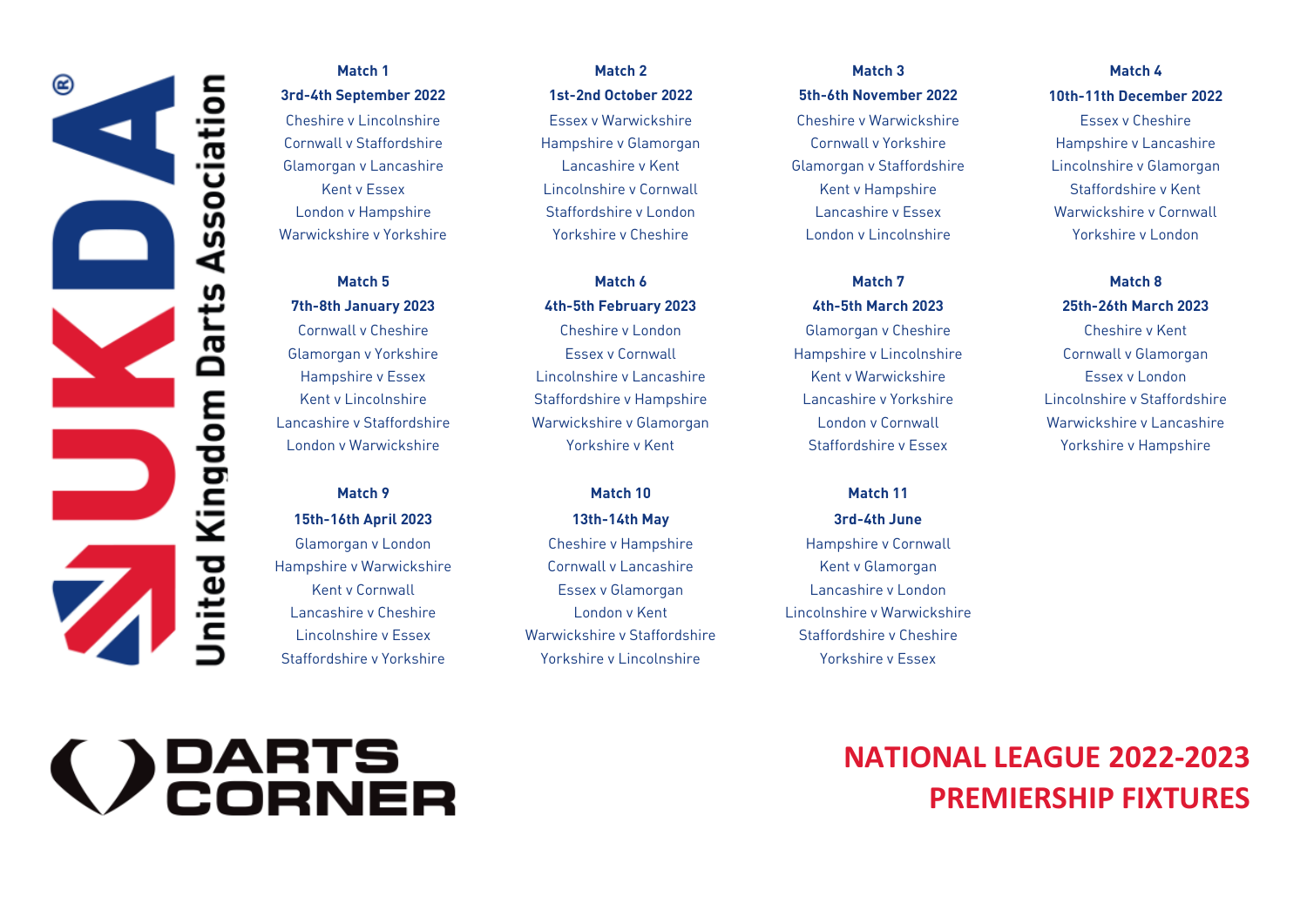

# Match 1

Northamptonshire v Hertfordshire Humberside v Gwynedd Northamptonshire v Sussex Hertfordshire v Humberside

Match<sub>5</sub>

#### Match 9

Match 2 Match 1 Match 2 Match 3 Match 4 3rd-4th September 2022 1st-2nd October 2022 5th-6th November 2022 10th-11th December 2022 Berkshire v Cleveland Cambridgeshire v Northamptonshire Berkshire v Cambridgeshire Cambridgeshire v Devon Devon v Humberside Cleveland v Devon Devon v Hertfordshire Cleveland v Gwynedd Dorset v Sussex Gwent v Dorset Gwynedd v Dorset Dorset v Oxfordshire Gwynedd v Gwent Hertfordshire v Berkshire Humberside v Cleveland Gwent v Northamptonshire

Match 6 Match 5 Match 6 Match 7 Match 8  $75$ th- $8$ th- $5$ th- $5$ th- $5$ th- $5$ th- $5$ th- $5$ th- $5$ th- $20$ Berkshire v Gwent Cambridgeshire v Cleveland Berkshire v Oxfordshire Cambridgeshire v Gwynedd Cleveland v Hertfordshire Dorset v Berkshire Cleveland v Sussex Dorset v Humberside Devon v Sussex Gwent v Devon Devon v Dorset Gwent v Cleveland Gwynedd v Oxfordshire Hertfordshire v Gwynedd Gwynedd v Northamptonshire Northamptonshire v Berkshire Humberside v Cambridgeshire Oxfordshire v Northamptonshire Hertfordshire v Cambridgeshire Oxfordshire v Devon

Match 10

15th-16th April 2023 13th-14th May 3rd-4th June Cambridgeshire v Sussex Berkshire v Devon Cambridgeshire v Dorset Cleveland v Dorset Dorset v Hertfordshire Cleveland v Northamptonshire Devon v Northamptonshire Gwent v Cambridgeshire Gwynedd v Devon Gwynedd v Berkshire Northamptonshire v Humberside Hertfordshire v Oxfordshire Humberside v Oxfordshire v Community Consex v Gwynedd Cumberside v Gwent Cumberside v Gwent

Match<sub>3</sub>

#### Match<sub>7</sub>

#### Match 11

 $\mathcal{L}_{\mathcal{A}}$ 

Match 4 Oxfordshire v Cambridgeshire Sussex v Oxfordshire Oxfordshire v Gwent Sussex v Berkshire

#### Match 8

Northamptonshire v Dorset Sussex v Dorset Sussex v Humberside v Humberside v Gwent Sussex v Hertfordshire v He

# () PARTS<br>() CORNER

### **NATIONAL LEAGUE 2022-2023 CHAMPIONSHIP FIXTURES**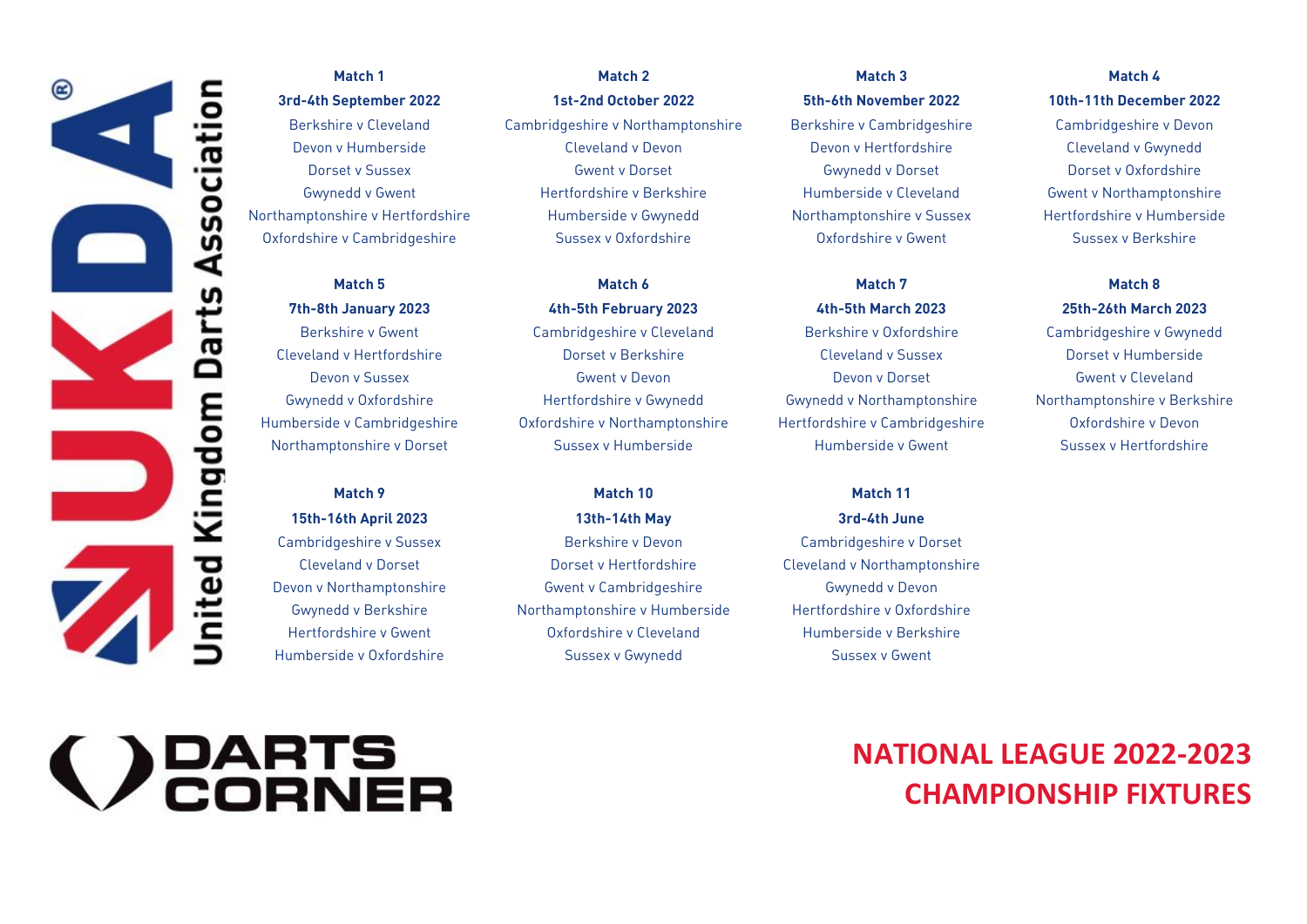

#### Match 1 3rd-4th September 2022 1st-2nd October 2022 5th-6th November 2022

# Match 4

Leicestershire v Suffolk Somerset v Buckinghamshire Derbyshire v Somerset Somerset v Surrey

# Match<sub>7</sub>

Buckinghamshire v Worcestershire Leicestershire v Surrey Buckinghamshire v County Durham County Durham v Suffolk Merseyside v County Durham Derbyshire v Suffolk Derbyshire v Leicestershire Suffolk v Buckinghamshire Somerset v Leicestershire

#### Match<sub>2</sub> Match 1 Match 2 Match 3

Buckinghamshire v Merseyside Derbyshire v Buckinghamshire Buckinghamshire v Surrey County Durham v Derbyshire Merseyside v Leicestershire County Durham v Somerset Cestershire Company Somerset V West Midlands Somerset v Suffolk Derbyshire v Suffolk Derbyshire v Merseyside V Worcestershire v Somerset The Surrey of Multimum Surrey v Surrey v Surrey v Leicestershire v Leicestershire v Leicestershire

#### Match<sub>5</sub> Match 4 Match 5 Match 6

Merseyside v Worcestershire County Durham v Leicestershire Merseyside v Suffolk Surrey v Derbyshire Suffolk v Worcestershire West Midlands v Derbyshire

Match 8

Surrey v West Midlands Worcestershire v Derbyshire West Midlands v Merseyside

# Match<sub>3</sub>

#### Match 6  $10\pm10$ th-11th-11th-8th-8th-8th-8th-8th-8th-8th-8th-8th-5th-5th-5th-8th-5th-8th-5th-5th-5th-5th-5th-5th-5th-5th-

Leicestershire v Suffolk Buckinghamshire v West Midlands Leicestershire v Buckinghamshire West Midlands v County Durham Surrey v Merseyside Worcestershire v County Durham

#### Match 9  $45$ th- $5$ th- $5$ th- $25$ th- $25$ th- $25$ th- $25$ th- $2023$

Somerset v Merseyside West Midlands v Somerset Surrey v Worcestershire

# **DEARTS**<br>CORNER

### **NATIONAL LEAGUE 2022-2023 DIVISION 1 FIXTURES**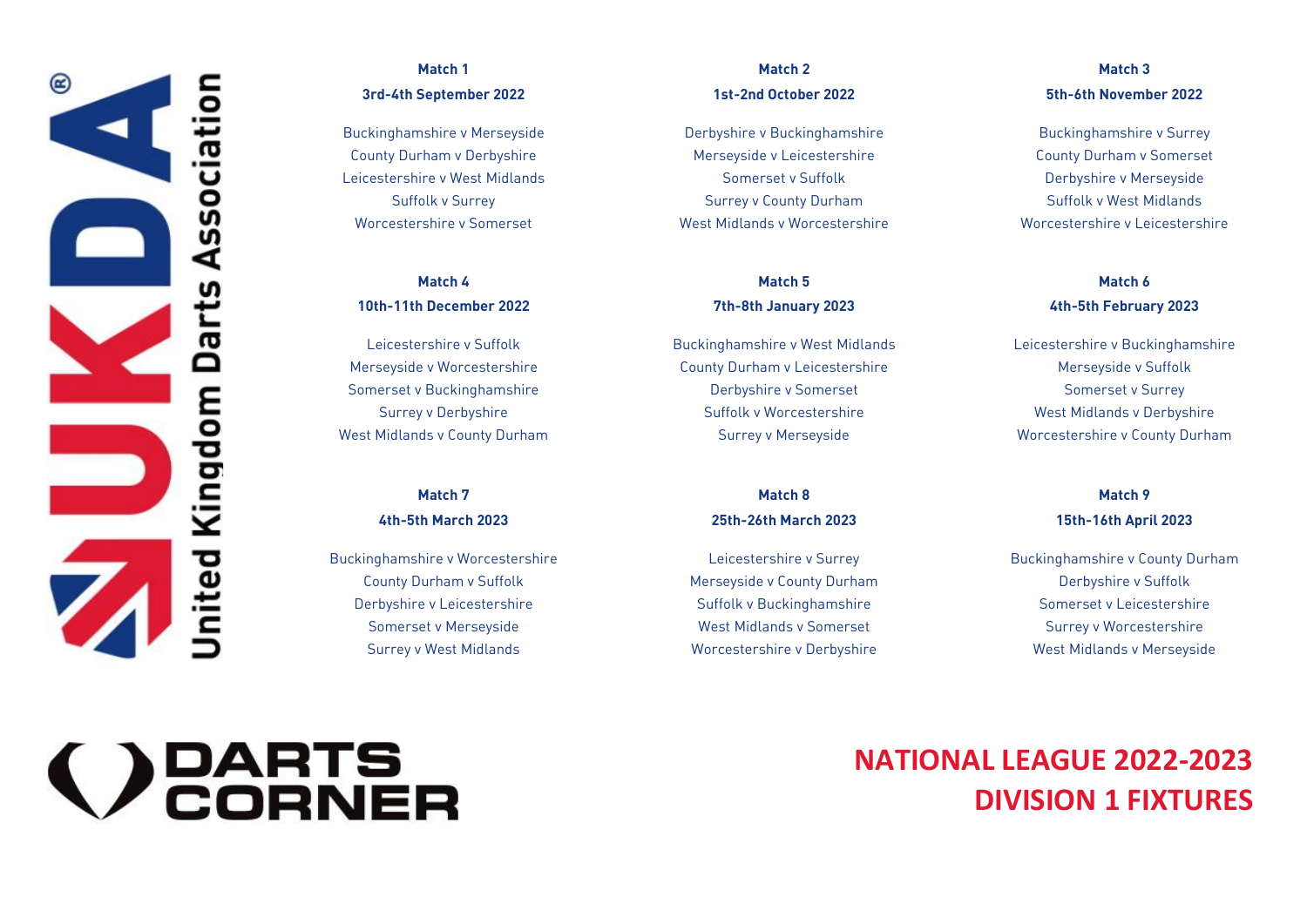

# Match 1

Bedfordshire v Wiltshire Tyne & Wear v Nottinghamshire The Black Country v Norfolk Norfolk (Norfolk v Cumbria<br>West of England v The Black Country (Norther Wiltshire v Tyne & Wear (Norfolk v Nottinghamshire v Norfolk v No

# Match 4

Cumbria y Gloucestershire  $\mathcal{L}_{\mathcal{A}}$ 

# Match<sub>7</sub>

Bedfordshire v West of England Clwyd v Gloucestershire Bedfordshire v Norfolk

#### Match 2 Match 1 Match 2 Match 3

**Cumbria v West of England** 

#### Match<sub>5</sub> Match 4 Match 5 Match 6

Cumbria v Gloucestershire Bedfordshire v Clwyd Clwyd v West of England Tyne & Wear v Clwyd The Black Country v Cumbria Tyne & Wear v Norfolk

#### Match 8  $45$ th- $5$ th- $5$ th- $25$ th- $25$ th- $25$ th- $25$ th- $25$ th- $2023$

Cumbria v Nottinghamshire Nottinghamshire v Bedfordshire Cumbria v Tyne & Wear  $N_{\rm eff}$  (west of  $N_{\rm eff}$  ) west of  $N_{\rm eff}$  and  $N_{\rm eff}$   $\sim$   $N_{\rm eff}$   $\sim$   $N_{\rm eff}$   $\sim$   $N_{\rm eff}$   $\sim$   $N_{\rm eff}$   $\sim$   $N_{\rm eff}$   $\sim$   $N_{\rm eff}$   $\sim$   $N_{\rm eff}$   $\sim$   $N_{\rm eff}$   $\sim$   $N_{\rm eff}$   $\sim$   $N_{\rm eff}$   $\sim$   $N_{\rm eff}$   $\sim$   $N_{$ 

#### Match<sub>3</sub> 3rd-4th September 2022 1st-2nd October 2022 5th-6th November 2022

Bedfordshire v Tyne & Wear  $\mathcal{L} = \mathcal{L} \times \mathcal{L} = \mathcal{L} \times \mathcal{L} = \mathcal{L} \times \mathcal{L} = \mathcal{L} \times \mathcal{L} = \mathcal{L} \times \mathcal{L} = \mathcal{L} \times \mathcal{L} = \mathcal{L} \times \mathcal{L} = \mathcal{L} \times \mathcal{L} = \mathcal{L} \times \mathcal{L} = \mathcal{L} \times \mathcal{L} = \mathcal{L} \times \mathcal{L} = \mathcal{L} \times \mathcal{L} = \mathcal{L} \times \mathcal{L} = \mathcal{L} \times \mathcal{L} = \mathcal$ Clwyd v Cumbria Gloucestershire v Bedfordshire Clwyd v Wiltshire Norfolk v Gloucestershire Nottinghamshire v Clwyd Gloucestershire v The Black Country  $\mathcal{L}_{\mathcal{L}}$  and  $\mathcal{L}_{\mathcal{L}}$  and  $\mathcal{L}_{\mathcal{L}}$  wiltshire v Nottinghamshire v Nottinghamshire v Nottinghamshire v Nottinghamshire v Nottinghamshire v Nottinghamshire v Nottinghamshire v Nottinghamshire v Nottinghamsh

#### Match 6 10th-11th December 2022 7th-8th January 2023 4th-5th February 2023

The Black Country v Bedfordshire **v Note and American** Norfolk v Wiltshire v Nottinghamshire v The Black Country The Black Country v Bedfordshire Norfolk v Wiltshire Nottinghamshire v The Black Country

# Match 9

**Bedfordshire v Norfolk** Gloucestershire v Tyne & Wear Tyne & Wear v The Black Country Gloucestershire v West of England  $T$ 

# **PARTS<br>CORNER**

### **NATIONAL LEAGUE 2022-2023 DIVISION 2 FIXTURES**